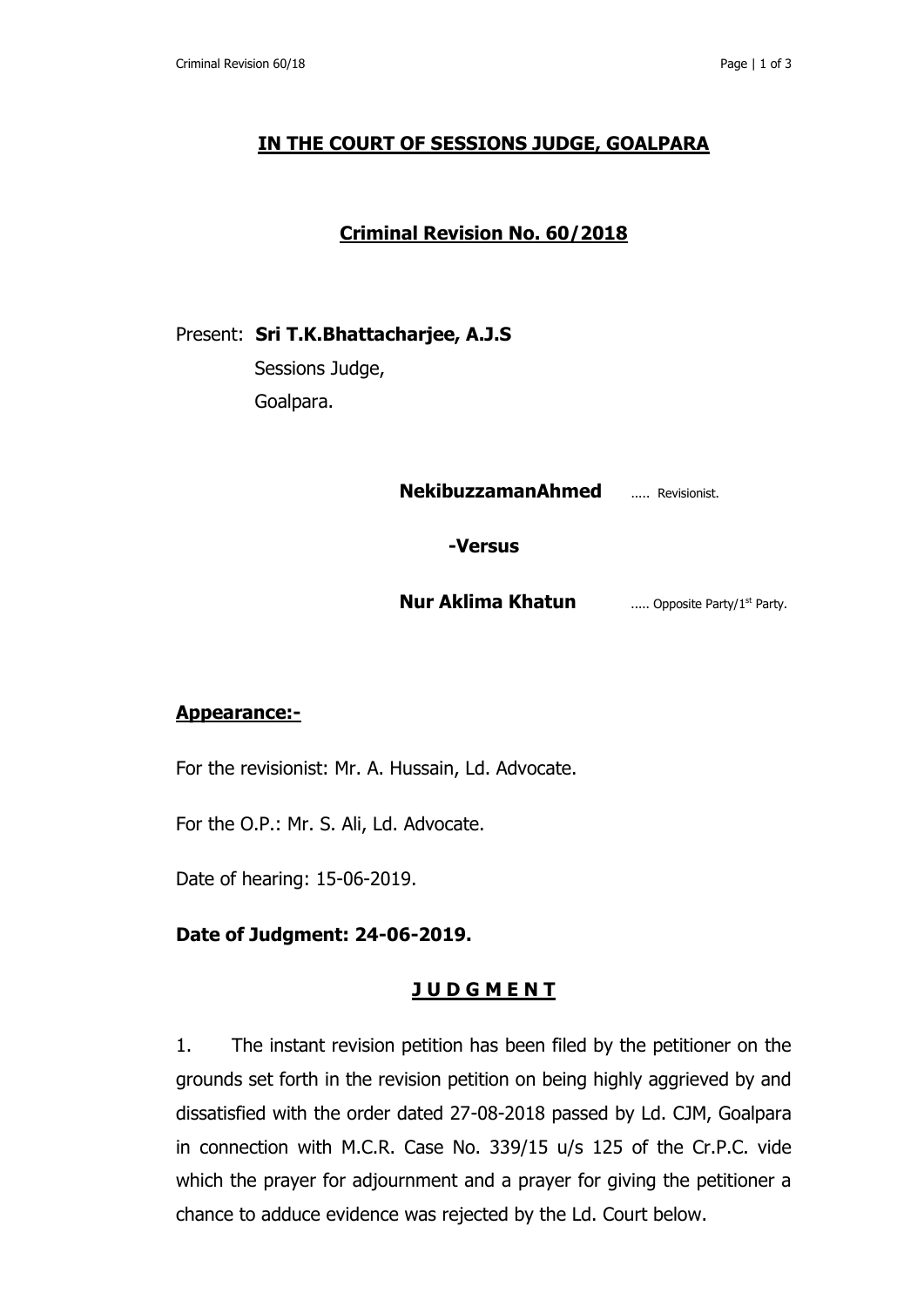Criminal Revision 60/18 Page | 2 of 3

2. The brief facts of the case is that Nur Aklima Khatun, the O.P. of this case as the  $1<sup>st</sup>$  party lodged a case against the revisionist vide M.C.R. Case No. 339/15 which proceeded in the Ld. Court below and after the evidence of the  $1<sup>st</sup>$  party was recorded the case was fixed for evidence of the revisionist side but thereafter, the petition of the revisionist side with prayer for another date for evidence was rejected and the case was fixed for argument and hence the revisionist approached this court for appropriate remedy.

3. After the revision petition was admitted in this Court, notices were issued upon the O.P. Nur Aklima Khatun and the connected record of MCR Case No. 339/15 was called for and it was duly perused on being received from the Ld. Lower court and the arguments of the Ld. Counsel for the revisionist and the Ld. Counsel for the O.P. were heard in order to determine the matter in hand.

4. I have carefully gone through the LCR as well as the impugned order and it is found that the first date for evidence of the revisionist side was fixed on 04-07-2018 and on this date the revisionist side was absent with steps and again on 09-08-19 the revisionist side was absent with steps and thereafter, on 27-08-18 the revisionist side again filed a petition for adjournment which was rejected by the Ld. Court below and considering all the facts and circumstances of this case, I am of the opinion that though opportunities were given to the revisionist side to adduce evidence and the revisionist side failed to avail the said opportunity due to certain reasons that may have been bona-fide or malafide but nevertheless, it must be kept in mind that the principles of natural justice demand that a decision should not ordinarily be reached behind the back of a party as far as practicable and therefore, the impugned order dated 27-08-18 is hereby set aside with direction to the Ld. Lower court to allow a single opportunity to the revisionist side to adduce their evidence subject to payment of cost of Rs. 500/- which shall be deposited to the cost fund of DLSA, Goalpara by the Ld. Court below on payment.